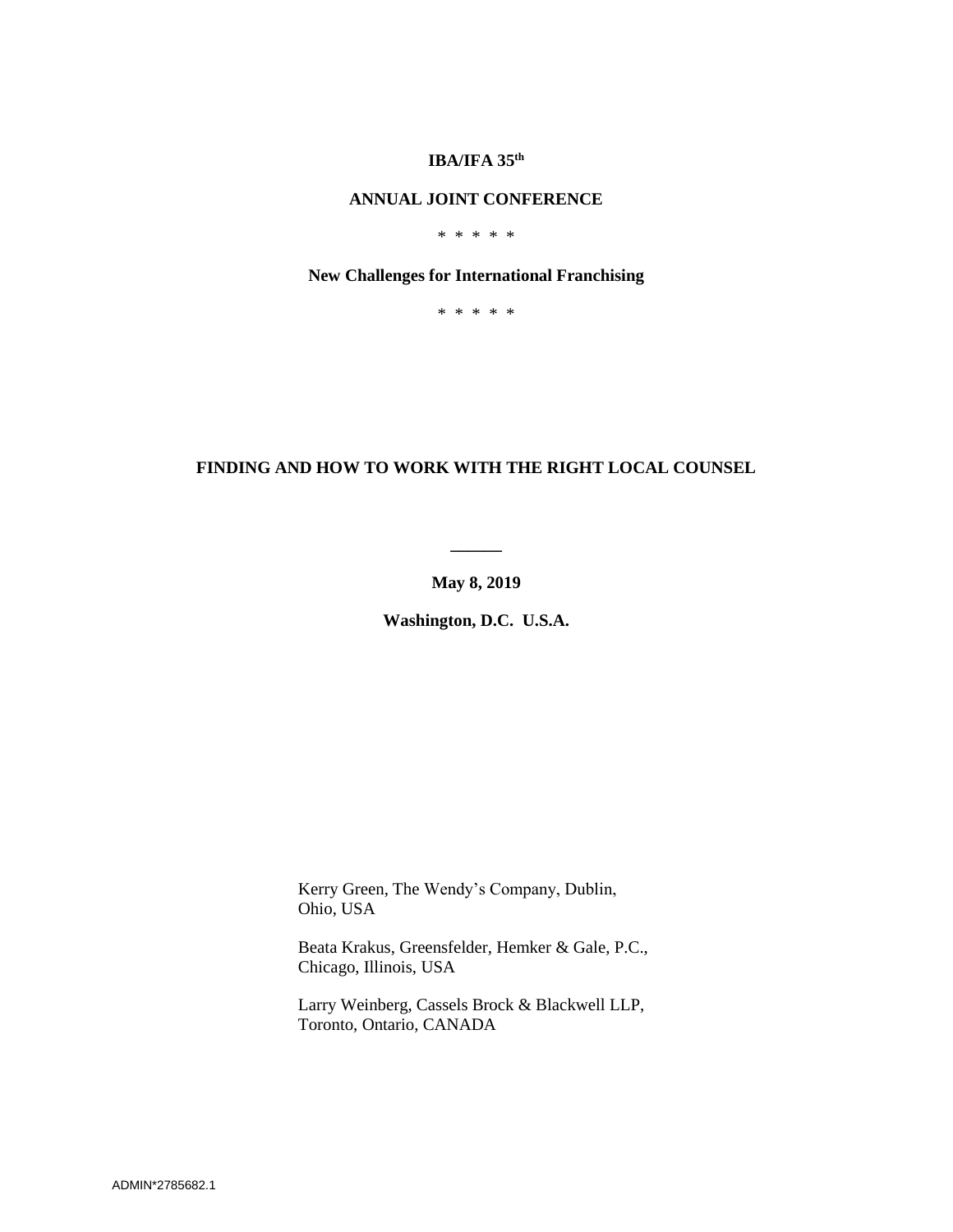| 1. | LAYING THE FOUNDATION: KNOWING THE ISSUES YOU NEED TO KNOW TO |                                                                                   |  |
|----|---------------------------------------------------------------|-----------------------------------------------------------------------------------|--|
|    |                                                               |                                                                                   |  |
|    | 1.1                                                           |                                                                                   |  |
|    |                                                               | (i)                                                                               |  |
|    |                                                               | (ii)                                                                              |  |
|    |                                                               | (iii)                                                                             |  |
|    |                                                               | (iv)                                                                              |  |
|    |                                                               | (v)                                                                               |  |
|    | 1.2                                                           | Common Legal and Business Issues Negotiated in these Agreements 4                 |  |
|    | 1.3                                                           |                                                                                   |  |
|    | 1.4                                                           |                                                                                   |  |
| 2. |                                                               |                                                                                   |  |
|    | 2.1                                                           |                                                                                   |  |
|    | 2.2                                                           | Franchisor retains Local Counsel vs. Outside Counsel in Home Market Retains Local |  |
|    |                                                               |                                                                                   |  |
|    | 2.3                                                           |                                                                                   |  |
|    |                                                               | (i)                                                                               |  |
|    |                                                               | Is there a Preferred or Most Efficient Approach to Dividing the Work?<br>(ii)     |  |
|    |                                                               | (iii)                                                                             |  |
|    |                                                               | (iv)                                                                              |  |
| 3. |                                                               |                                                                                   |  |
|    | 3.1                                                           |                                                                                   |  |
|    |                                                               | (i)                                                                               |  |
|    |                                                               | (ii)                                                                              |  |
|    | 3.2                                                           |                                                                                   |  |
|    |                                                               | (i)                                                                               |  |
|    |                                                               | (ii)                                                                              |  |

# **TABLE OF CONTENTS**

**[FROM IN-HOUSE.......................................................................................................................](#page-12-1) 11**

# **BIOGRAPHIES**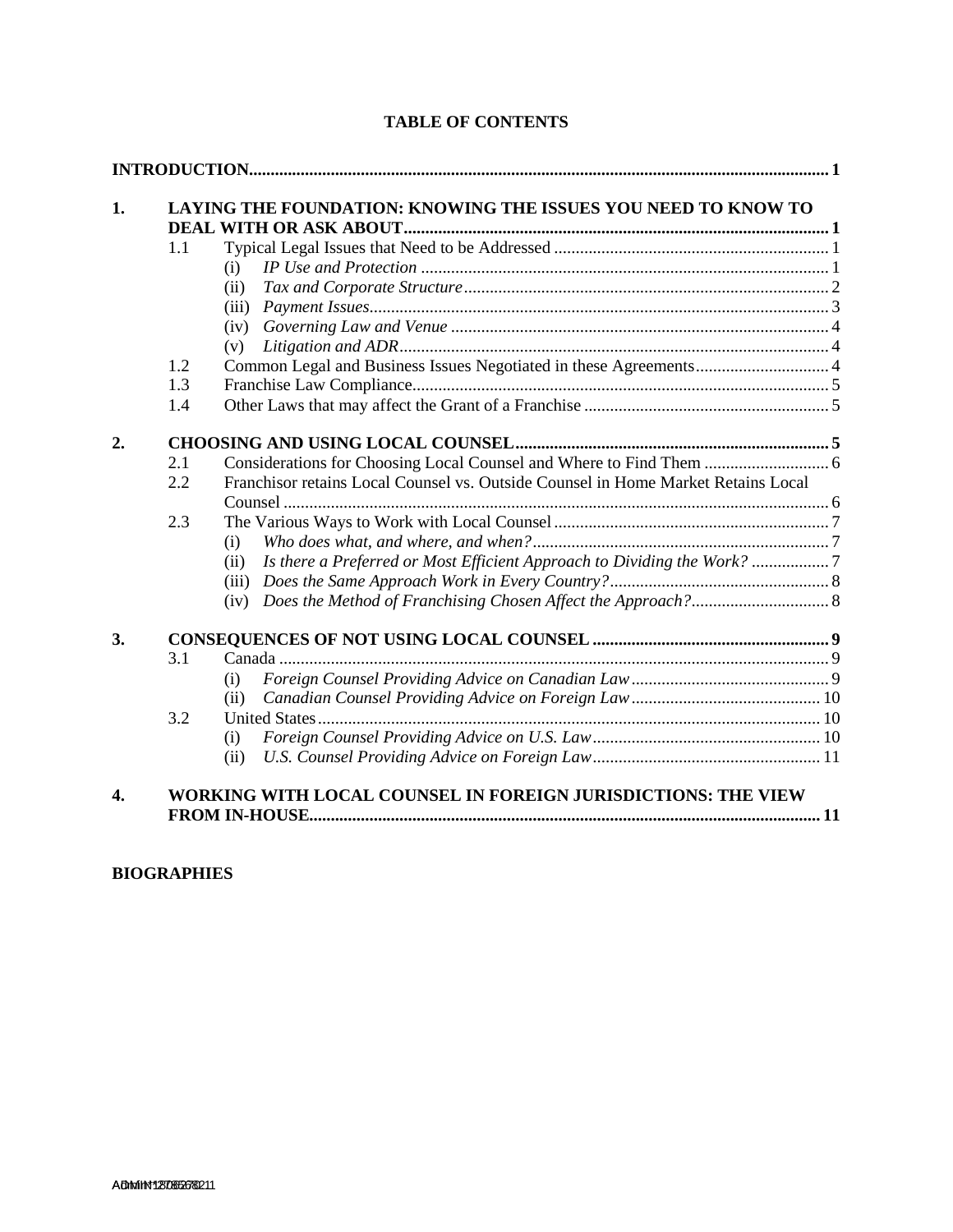### <span id="page-2-0"></span>**INTRODUCTION**

Franchising can be an international affair. While most franchise systems start off and stay domestic, others embark on something more exotic, by taking their brands and systems across international borders.

And while many franchisors would dearly love their international deals to be no more complicated than their domestic ones, the reality is invariably different. In most if not all international franchise deals, the domestic franchisor will need to consider a host of issues unique to international franchising, and the unique laws and practices of each international target market.

The international franchise contract is the key instrument by which the arrangements for the use of the brand and knowhow in exchange for payment of fees is achieved. Very often it is crafted by a specialist in the field of franchising and licensing, perhaps with a subspecialty in international contracts.

Yet any such lawyer cannot hope to know all of the relevant the laws and practices of the target international markets. Nor should he or she be expected to.

So this paper will consider issues relating to the need for use of local counsel, how to structure the local counsel relationship, and some of the risks of "going it alone". These issues arise whether the home country counsel is in-house or outside counsel to a franchisor in the United States or elsewhere.

### <span id="page-2-1"></span>**1. Laying the Foundation: Knowing the Issues You Need to Know to Deal with or Ask About**

Being able to appreciate the need and value for local counsel in the international market begins with an understanding of the range of sometimes complex issues that commonly need to be addressed in these arrangements. Then there are the local legal issues that may not be able to be predicted.

### <span id="page-2-2"></span>**1.1 Typical Legal Issues that Need to be Addressed**

### **(i) IP Use and Protection**

<span id="page-2-3"></span>Many clients do not understand that protection of trademarks in countries outside their home market is even required, let alone that it can take a lot of time, and/or be expensive. Some do not understand that protection of trademarks is, with some exceptions, done on a country by country basis or that trademark rights are attained in different ways in different markets. That will often manifest itself in relation to the timing and budget of a proposed international franchise expansion. So a franchisor looking to a foreign market, and new to international franchising, may very well not appreciate that protection of the trademarks in any one or more potential target countries should be undertaken well in advance of any actual planned expansion.

Just because a trademark is registered in the franchisor's home country, one cannot assume it will be "registerable", let alone usable, in any one or more of the target markets. Generally, applications should be filed and registrations sought as soon as possible so as to minimize the risk that an individual who has observed the trademark or franchise's value abroad will seek to register first. Franchisors should not easily dismiss this risk, as the world is more exposed than ever to new brands through online sources, travel and media exposure, and many, if not most, countries have adopted a system rewarding the first to file an application (as opposed to a "first to use" system which is the rule in, e.g. common law countries). Many brand names will likely be recognized outside the country, and it is certainly possible for an opportunistic person in another country to register and make actual use of a trademark, or simply register for the purposes of selling it back to the franchisor.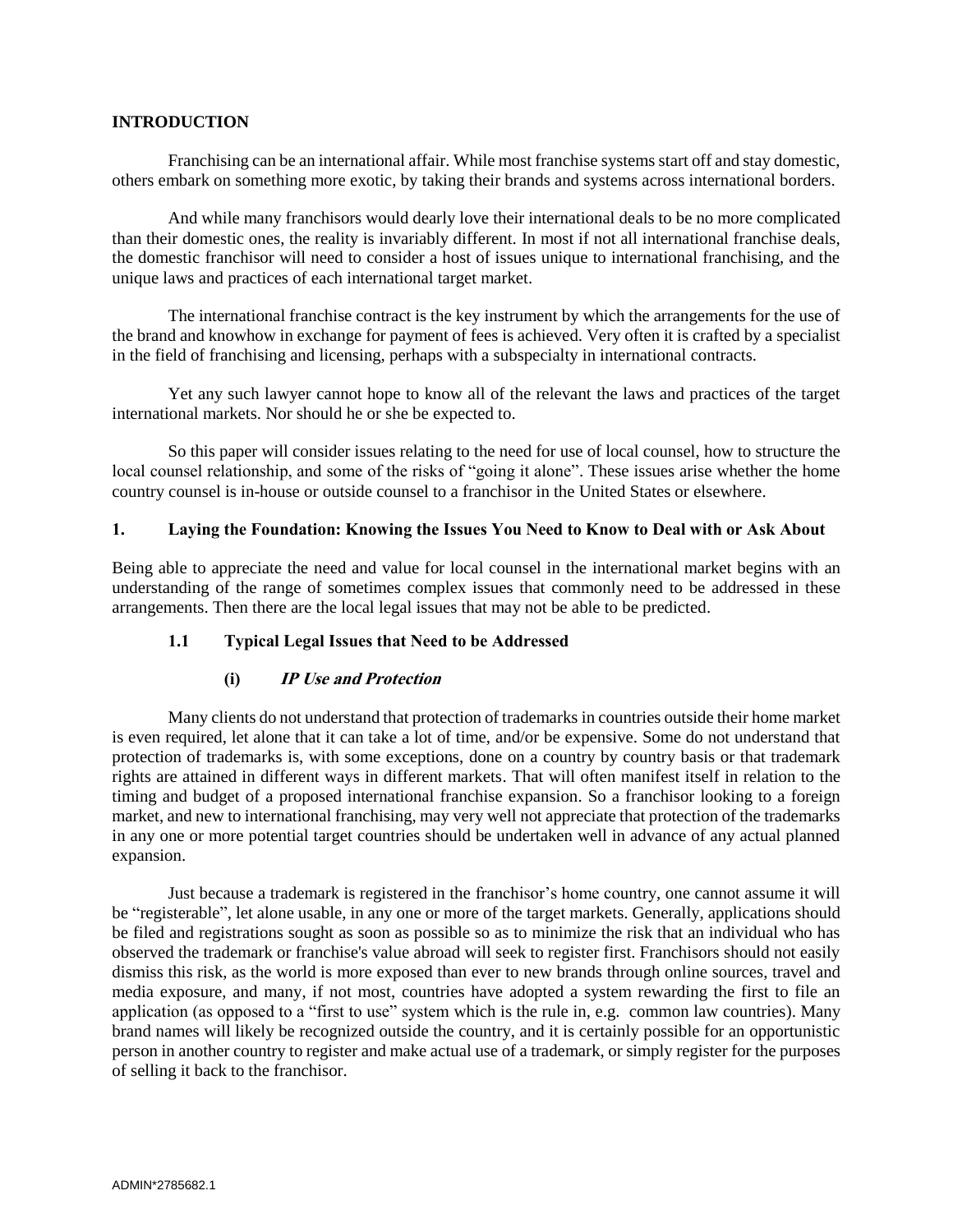Further, it is also possible that a franchisor will not be able to register a trademark that is already in use in the home country. This might transpire when a business in the new foreign market already uses a brand or logo that is the same or sufficiently similar to one used by a franchisor looking to register later in that country. This can and sometimes does happen by sheer coincidence. By investigating such registrations as early as possible, the franchisor will be better equipped to either avoid this situation, or proactively plan to modify the trademark(s) they plan to use in that new market outside their home country.

The failure to have the principal trademark registered in the target market when starting to entertain prospective franchisees in that market can create a whole set of negotiation issues that could be easily avoided had the franchisor started earlier, or waited until registration took place. Put bluntly, the failure or ultimate inability to protect the trademark(s) of the business to be expanded to that new market can very often simply kill any prospects of expansion to that country.

Using local or regionally specialized counsel for trademark prosecution is relatively common, especially when counting local offices of the multi-national law firms that exist today. Many larger company franchisors, and especially those in the US (as they tend to be the largest), will have one set of counsel for their trademark work that is separate from their counsel doing their specialized franchise law work. So, even when trademarks are applied for early in a target market, there is a lack of communication or understanding of franchise law issues when the IP specialist chooses local specialized IP only counsel. Meanwhile, in many countries, and in particular those with smaller numbers of lawyers and franchise law specialists, the lawyer or firm offering franchise law services is also an intellectual property lawyer/firm. Invariably there are many more IP lawyers than franchise lawyers in these countries. So most franchisors would better serve their interests by relying on their franchise counsel to find the local trademark lawyer who also understands the franchise law issues. This approach would likely be more efficient and cheaper in the long run for the franchisor, as costs of IP protection in many countries can already be very expensive.

#### **(ii) Tax and Corporate Structure**

<span id="page-3-0"></span>There are several ways franchisors can enter a foreign market. Franchisors can directly franchise from their home country into the target market, or use a joint venture structure, in any case using an existing or new corporate entity that is created in their home or the target country. The structure chosen is often dictated by tax issues, along with franchise law requirements (if any). And an analysis of the tax issues arising from a deal as between any two (or more) countries can mean a different resulting structure every time..

It used to be quite common for franchisors to expand into a new market through a single-unit franchise model. While still common across certain national borders, an increasing number of franchisors consider international expansion only through a multi-unit expansion strategy, mostly due to the realistic costs and complexities of expansion.

A multi-unit strategy allows the franchisors to delegate functions to a more sophisticated entity of their choice, with local expertise. Multi-unit franchisees or area representatives typically assume many of the functions normally done by the franchisor, such as site selection, construction, training and operational support, and where appropriate, subfranchisee recruitment. While these arrangements can be beneficial, franchisors have to be mindful that they come at the cost of decreased control, and if the multi-unit candidate has a large territory, the choice of the multi-unit candidate can be that much more critical. Franchisors should think carefully about vesting so much control in unrelated third-parties, lest they find the multi-unit franchisee unmanageable or "too big to fail". But if the territories and unit expectations are too small, then the franchisor may still be left performing many of the functions of franchisor in the market.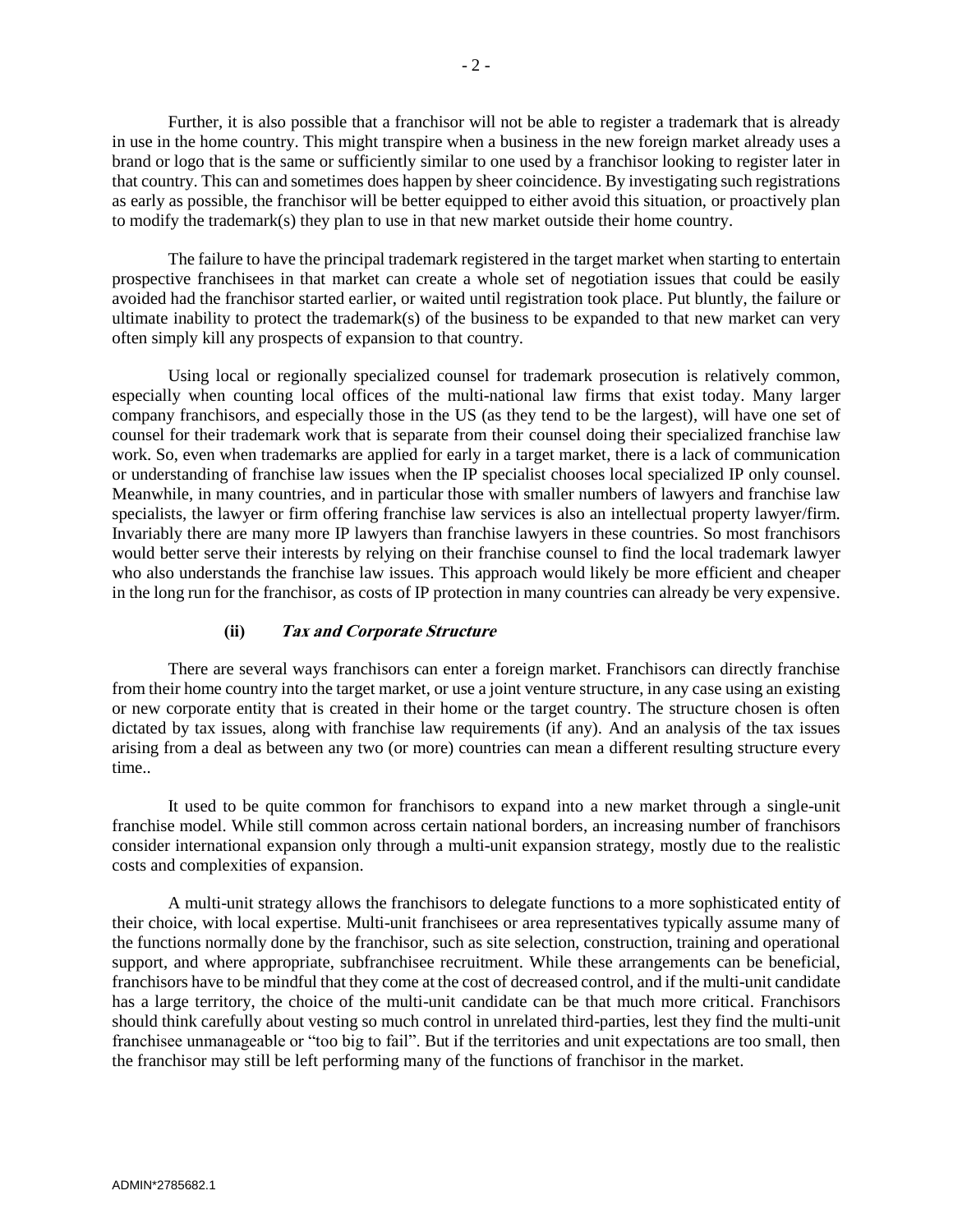The franchisor's home country counsel will often prepare the draft agreements, based on their experience, which could be limited to home country domestic franchising, or to international franchising in different markets. They will then present that agreement to the candidate in the target market, on the assumption that any such contract will fundamentally "work" in the target market. This is an obvious error, as that approach could be correct, or it may lead to a "fatal" legal mistake. Prudent home country counsel should always seek the advice of local counsel prior to franchising in a new market. The laws and practices of the target markets can vary considerably, even if the home market and target market are both common law, and both civil law jurisdictions. The only way that home country counsel can ensure their own client's interests are protected, is to engage local counsel to at least review and comment on the draft agreements, which should include any proposed letter of intent or similar preliminary document. Otherwise, the home country franchisor may miss an issue they are not even aware of.

And, of course, tax issues cannot be ignored. At the very least, consideration needs to be given to the fact that non-resident withholding taxes will typically apply and require that foreign franchisees withhold from the amounts otherwise due to the non-resident franchisor a percentage of the non-resident franchisor's royalty payments and initial franchise fees, and remit them to the local income tax authorities, as the non-resident franchisor's income in the target market. The rate is often fixed, but then may be reduced, and there may be an offsetting credit in the home market, but that will depend on the existence and content of any tax treaty between the two countries.

Most home country franchisor counsel are aware that there is a withholding tax issue. Some are even aware that a common strategy to make sure the home country franchisor is not negatively affected is to require that the franchisee "gross up' the payments, to compensate for any amounts withheld.

But truth be told, the home country franchisor's counsel that deals only with the withholding tax issue is not serving their client's best interests. Prudent home country counsel retains an advisor that is capable of giving local country advice related to tax matters prior to franchising in a new market. That is but one issue, as others will arise depending on whether the franchisor entity to be used is in the home or target market, the nature of the rights granted, the type of payments being made, and whether the franchisor requires that funds be repatriated to the home market, or used to fund operations in that target market or in other countries.

At some point, tax advice needs to be obtained, and that advice needs to be from the perspective of the home market (presumably where the funds will be paid) and the target market. This may or may not require that separate tax professionals be consulted, so that the ultimate pieces fit together like a well-made puzzle that provides a clear picture.

In some instances that advice is not obtained at all, is obtained late, or the tax advice does not take into account the franchise law implications of the advice given. Those are situations that should be avoided, as then strategic decisions are made in haste, without complete information, or issues are missed entirely.

### **(iii) Payment Issues**

<span id="page-4-0"></span>One of the most important issues for a franchisor is making sure they can get paid by the target market franchisee. Apart from the non-resident withholding tax issue discussed above, being able to get paid can raise both practical and legal issues. Some countries still restrict payments from their country's citizens to foreigners, except with central bank permission. Other contractual issues include the designated currency of payment, whether funds are to be converted by the franchisee before payment to the franchisor, and who bears the cost and risk of loss when converting funds.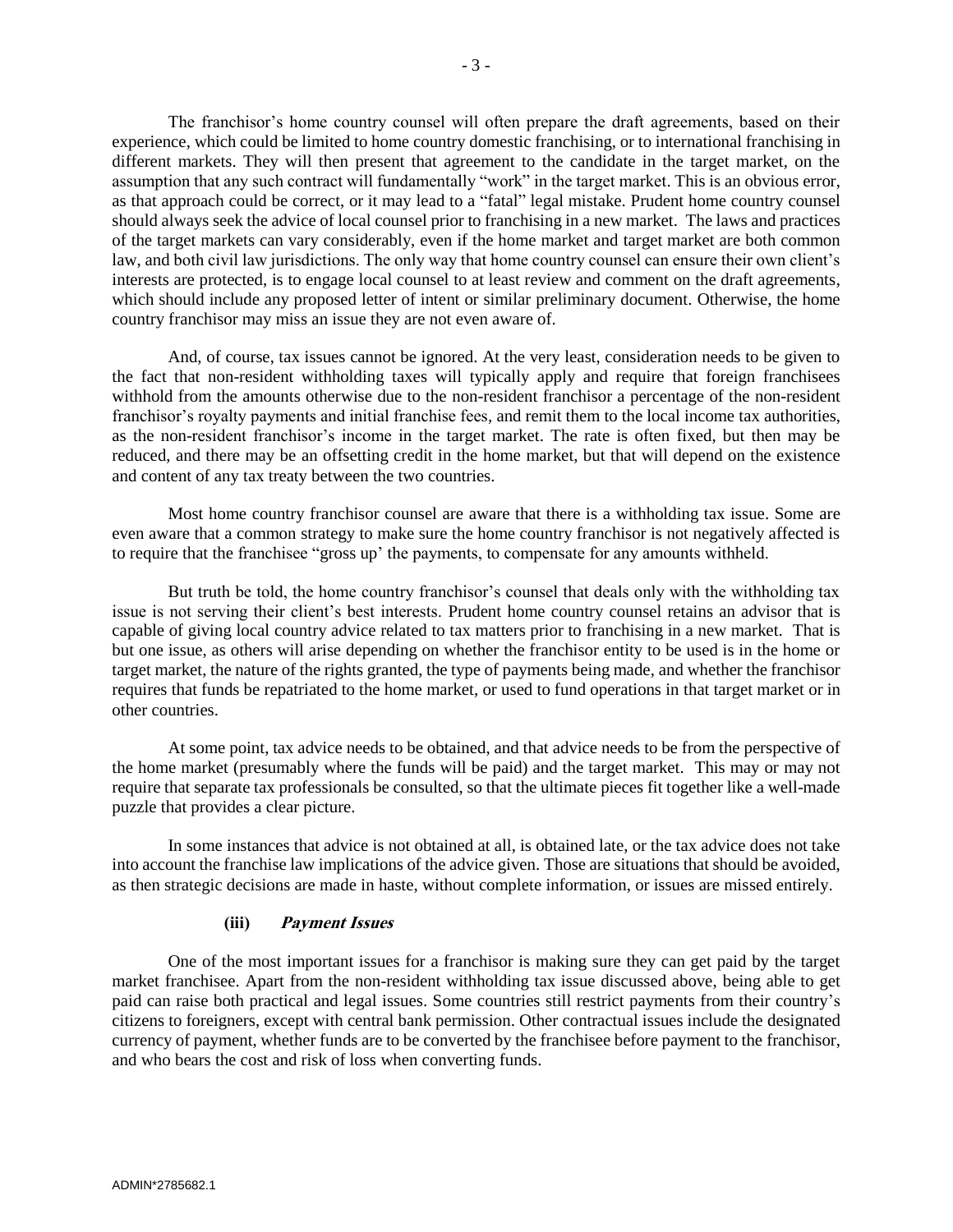And then there are the practical issues relating to payment, such as taking guarantees, security interests in tangible or intangible personal property and real estate, letters of credit, and the legal and practical ramifications of getting a valid and enforceable security interest, taking all necessary steps to ensure payments are received, and enforcement mechanisms upon default.

### **(iv) Governing Law and Venue**

<span id="page-5-0"></span>Most franchisors would naturally prefer to specify that their home country law applies to the contract, and that any disputes are to be heard in courts or by arbitrators in their home market. That may work fine for contracts in some countries, but not in others. On the other hand, the franchisor may have no practical choice, depending on the laws of the target market, but to have the target market's laws apply, and those courts be the venue specified. Alternatively, a neutral site may be most advantageous. And the answer may be very different depending on which countries are involved.

Then there is the practical issue on whether the "rule of law" is at all respected by the citizenry, and whose court system can be most trusted. And if a judgement can even be obtained, can it be enforced? Governing law and venue is generally seen as a business issue. While local counsel should advise home country counsel on the enforceability of such provisions, this is an area where the franchisor will likely have a strong preference toward uniformity and to deal with local law issues when they arise.

### **(v) Litigation and ADR**

<span id="page-5-1"></span>Similar to the issue described above, some franchisors gravitate to litigation as the best dispute resolution mechanism, while others believe mediation and/or arbitration are more advantageous to them. That view often comes from the franchisor's home country's counsel, and their own views are based on their local experience. That, once again, may be entirely relevant or irrelevant to a particular international target market. But, this is another example of a business issue upon which the franchisor will generally have strong views, and where local counsel input can be critical. International conventions on the enforceability of court judgments may also have to be considered.

### **1.2 Common Legal and Business Issues Negotiated in these Agreements**

<span id="page-5-2"></span>The title of this subsection of the paper is a bit misleading. The reality is that almost any provision of an international multi-unit agreement, and especially those for a significant territory and at significant cost, are commonly subject to negotiation. The same may even be true for single unit franchises, especially where they are significant investments.

Obviously, the business issues are always the first issues to be subject to negotiation, namely, the amount and timing of payment of any initial fees, the ongoing royalties, the advertising fund amounts, and even renewal and transfer fees.

The secondary "payment" issues that often arise include who is to share in the volume rebates and benefits generated in the target market, any obligation to purchase goods or services from the franchisor or franchisor designated suppliers, as well as the right to profit on the supply chain. This is especially true in situations where a significant master franchisee or developer are taking significant responsibility for the brand in the target market.

But make no mistake, for a variety of reasons, almost every other provision of an international multi-unit agreement may end up being challenged, changed and negotiated. This can include such often controversial provisions as those relating to territory, reservations of rights, alternate channels of distribution, a development schedule, ownership and use of customer data, responsibility to operate an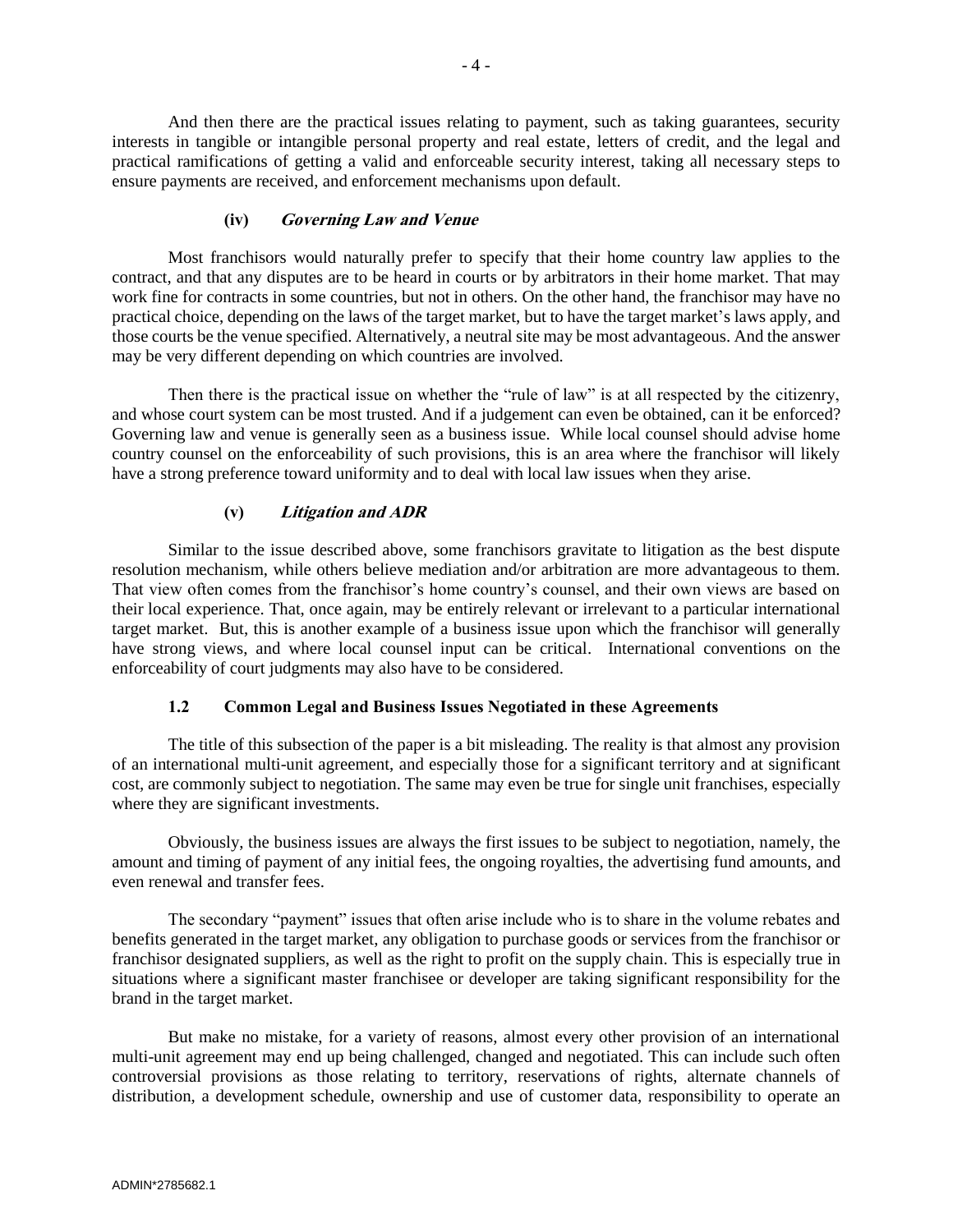advertising fund, levels of training and ongoing support, renewal and transfer conditions, trademark warranties and indemnities, and obligations on termination.

#### **1.3 Franchise Law Compliance**

<span id="page-6-0"></span>More and more countries are adopting franchise laws. Many deal with regulating the sale of a franchise, while others regulate the relationship amongst the parties, either by mandating what can be in the contract, or insisting on provisions that will override the contract. Some countries require delivery of a disclosure document prior to signing the franchise agreement, some forbid any payment before a certain time after a disclosure document is given. But even in countries without franchise specific laws, there may be other laws that impinge on the franchisor's ability to offer a franchise in the target market, or will affect the nature of the legal relationship.

There are several good sources for basic information on these laws. However, those resources seem to merely reinforce the view that the franchisor's home country counsel cannot assume they can be competent to give the necessary level of advice to the franchisor about franchise law compliance in the target market. In some countries, the laws are interpreted by the government, while in others, the resulting case law is important. And in some countries, knowledge of both is necessary in order to be able to comply.

Franchise laws often impose serious civil and/or quasi-criminal liability on a franchisor that fails to adequately comply. The money saved by not retaining local counsel in the target market will usually pale in comparison to the franchisor's possible exposure if they fail to adhere to a franchise law's requirements.

#### **1.4 Other Laws that may affect the Grant of a Franchise**

<span id="page-6-1"></span>As mentioned in the section immediately above, some countries do not have franchise specific laws, but instead have laws that can be just as onerous if and when applied to franchising. For instance, various Middle Eastern countries have laws designed to protect local agents of foreign distributors. But there is a fear that these laws may be interpreted to catch the franchise business model relationship.

But apart from franchise and franchise-like laws, any number of laws can affect the franchisor's industry. Only competent counsel can advise with any certainty on any number of local laws that can affect the franchisor's business. A short list of examples would include laws regulating the sale of alcohol, regulating certain types of brokers and dealers (such as real estate brokers and financial advisors), regulating certain industries (such as car, boat and other equipment dealers), and offering certain services (such as residential contractors). No book or paper could ever hope to comprehensively list all such permits, licenses or laws that need to be obtained or adhered to in every country. If nothing else, the list is likely ever changing.

### <span id="page-6-2"></span>**2. Choosing and Using Local Counsel**

The title of this paper is "Finding and How to Work with the Right Local Counsel". That is key to remember, as the exercise always should be to find a way to give the best and most cost effective advice to a common client, and that you are each "on the same team". But there are a myriad of ways that can be done, depending on the situation. Not every local counsel will be the right for each transaction, and not one approach will appeal to all franchisors, and their home country counsel. In most instances, the franchisor wants their home country counsel to be intimately involved both in selecting the local counsel and in the local counsel's activities. Once a local counsel is selected, in some situations the home country counsel backs away, for fear of duplicating the work that must in any event be done by counsel in the target market. In other situations, where the matter is not managed correctly, there is duplication as home country counsel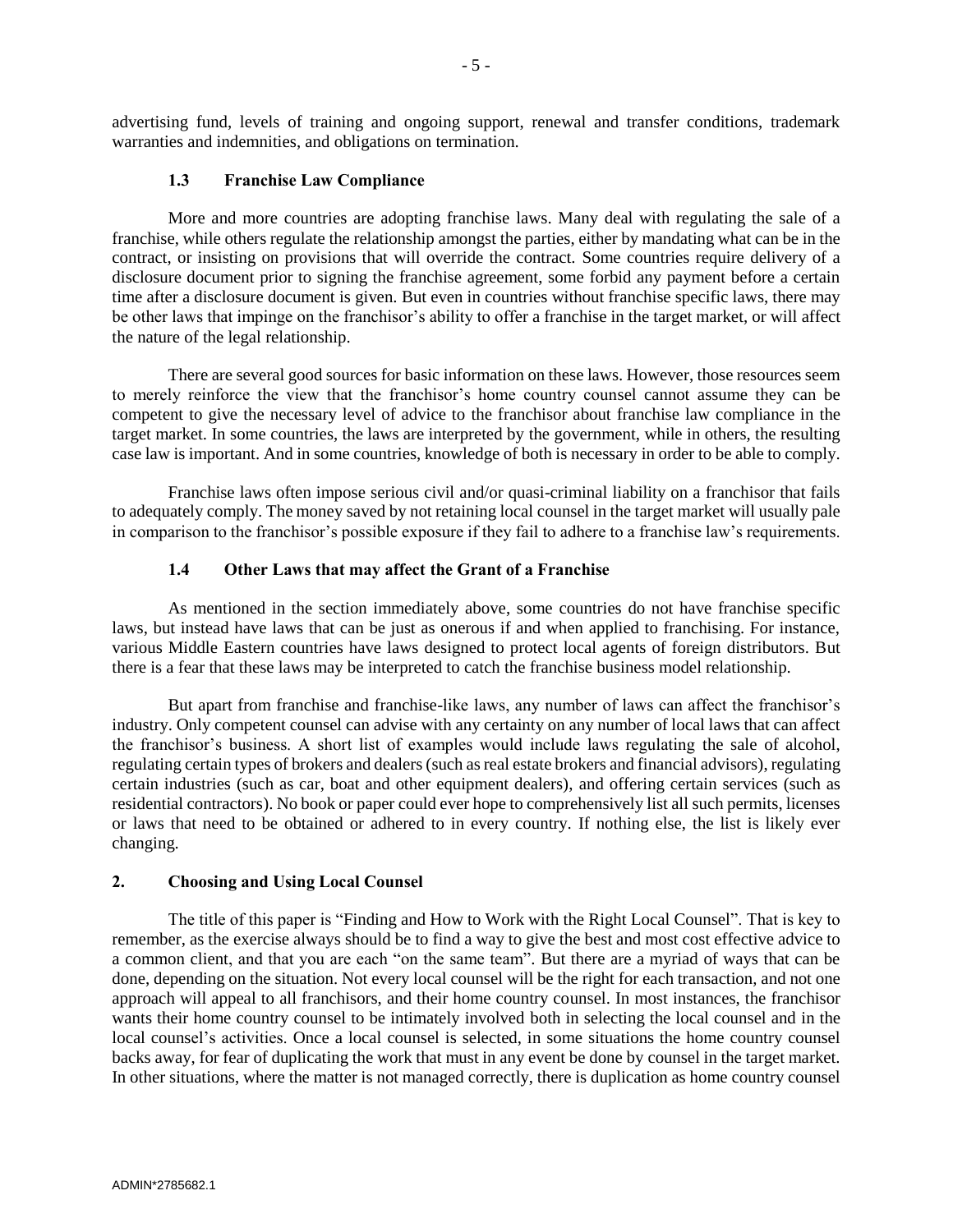and target market counsel do end up duplicating effort, costs escalate, and client's expectations are not met. So, how can the players on the same team work together efficiently?

### **2.1 Considerations for Choosing Local Counsel and Where to Find Them**

<span id="page-7-0"></span>When a franchisor chooses home country counsel it is likely an involved process involving an RFP process, or at least the decision is based on weighing factors such as the lawyer's knowledge of local franchise laws and experience in the franchisor's particular industry, their general approach to the practice of law, and legal fees. There are also likely other factors that play in to the decision, even if only subconsciously. For example, how business focused the lawyer is, and how able the lawyer is to understand and adapt to the franchisor's business concerns may play in to the decision.

When choosing local counsel, presumably the franchisor and their home country counsel will consider the local counsel's knowledge of franchise law and will ask for fee estimates. Some of the other factors outlined above may not seem as relevant. After all, in most cases the relationship with the local counsel will be limited after the initial transaction closes. However, given the importance of how that first relationship is structured, franchisors and their home counsel are advised to think about the other factors as well.

The general approach to the role of a lawyer can vary significantly between countries. In the U.S. and Canada, for example, a lawyer is often called on and expected to provide business focused advice to their clients that goes well beyond just interpreting the law. This is not always the case in other countries. When looking for competent counsel, the parties should look not only for legal competence, but also to the local counsel's ability and willingness to think about and offer up legal solutions that may better accomplish the franchisor's business and financial goals. In the same vein, lawyers in some jurisdictions may be unaccustomed to handling clients who are willing to take some degree of risk when faced with uncertainties in the law.

Mostly these types of issues can be worked out if the franchisor and home country counsel spend some time upfront in selecting and instructing local counsel. In today's global economy it is common that home country counsel will have at least some contacts with franchise lawyers in other jurisdictions. This is certainly the case with home country counsel that regularly advises on cross-border franchise matters. Likewise, through basic online research it is easy to find franchise lawyers across the world and with just a little bit of extra digging it will become obvious who is recognized in the field. General instructions to local counsel will also help ensure the likelihood of a better experience for all parties involved. For example, instead of just asking local counsel to review form agreements for enforceability under local law, the parties should consider to also request that local counsel reviews the agreements with an eye towards what is common in the local market and whether any of the provisions are likely to be problematic (even though they may be enforceable).

### <span id="page-7-1"></span>**2.2 Franchisor retains Local Counsel vs. Outside Counsel in Home Market Retains Local Counsel**

This issue can be looked at on two levels.

One way to consider the issue relates to the technical retainer issues that arise. The choice is typically between having local counsel retained directly by the franchisor and the home country counsel being the direct client of the local counsel. Local counsel in a target market will usually be looking at the franchisor as a new client, in a country far, far away. So, if there is a prior relationship between the home country counsel and the local counsel, local counsel will often want the comfort of the home country counsel as their client, and ultimately responsible for payment, or for adequate retainer arrangements to be put in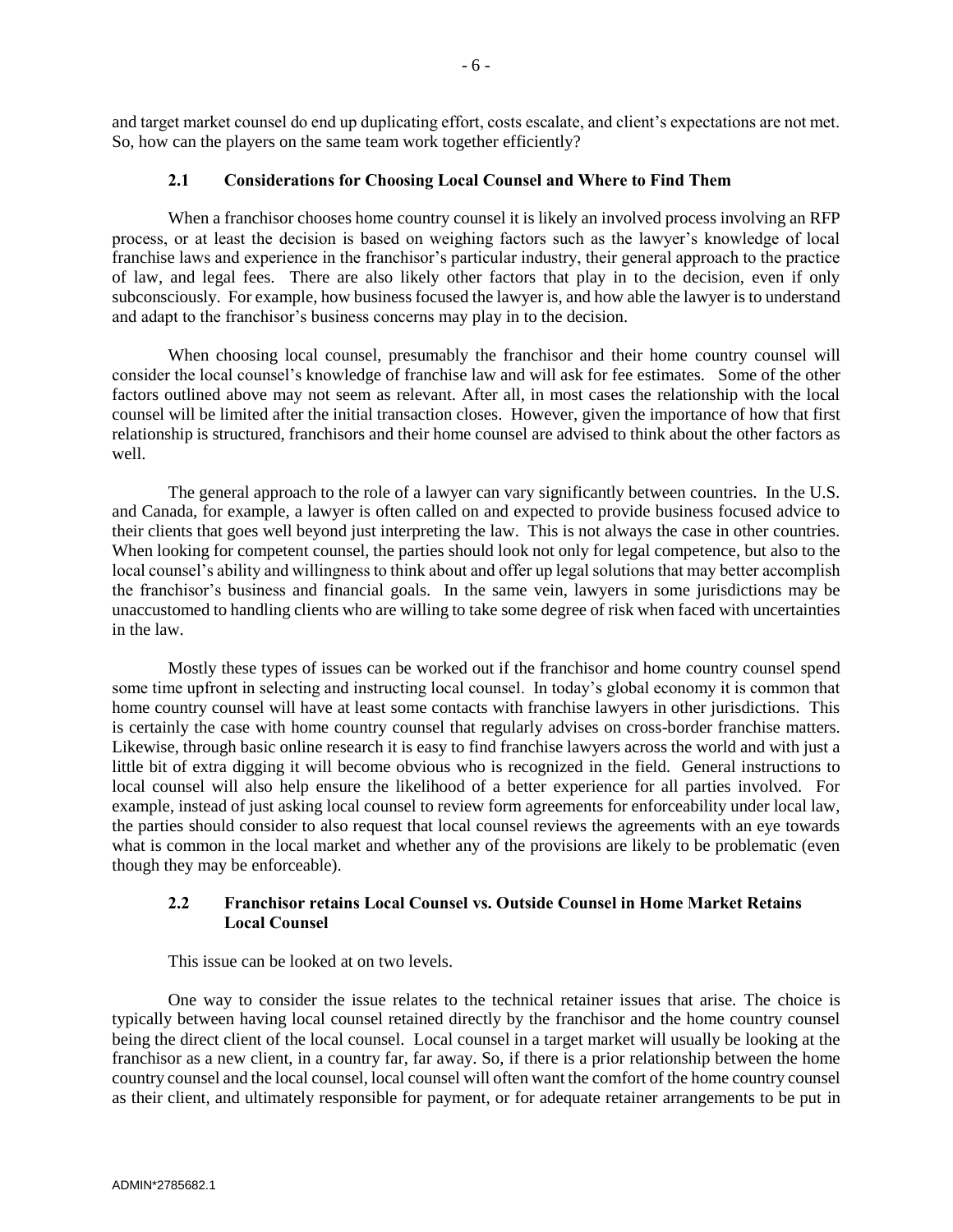place by this new client. This is often the case even where there is no prior relationship between the two lawyers. Whether this arrangement appeals to franchisors depends on the circumstances. If the involvement of local counsel is significant and there is a need to review extensive invoices, the franchisor may prefer to have a direct relationship with the local counsel.

The discussion above deals with the formalities of the retainer, and administration of the account. But, a second way to look at this issue relates to whether a franchisor can better control the ultimate cost of outside legal counsel on an international deal by directly retaining and instructing local counsel in the target market. While home country counsel may stay involved, a direct retainer presumes that the franchisor, and not home country counsel, will take on the bulk of the responsibility in dealing with target market counsel.

But this can only work well if the franchisor's in house staff, legal or otherwise, can adequately advise target market counsel. If not, then the practical reality is likely that home country counsel will have to play a valuable role with their knowledge of company and deal history, and the client's legal and brand related issues.

Sometimes a franchisor will require that home country franchise counsel stay very actively involved by being the "quarterback" on all activity outside of the home market. This would likely be more the case where a company is embarking on their first international deals.

<span id="page-8-0"></span>The reality is that often the level of activity by outside counsel will vary by the level of comfort that the client's in-house team has in relation to the target market.

### **2.3 The Various Ways to Work with Local Counsel**

#### **(i) Who does what, and where, and when?**

<span id="page-8-1"></span>As already suggested, local counsel should be consulted as early as possible to deal with the trademark protection, and in any event, at the point in time when the franchisor is ready to discuss or negotiate a letter of intent, term sheet, or other preliminary document, if any. That is for two key reasons. The first is that the target market's local laws may themselves interfere with the franchisor's freedom to enter into a binding, or non-binding, letter of intent or equivalent. In some cases, no binding agreement of any kind between a franchisor and prospective franchisee can be entered into until the local country's franchise laws are complied with. Likewise, sometimes a letter of intent may bind a franchisor to more than they intended, if not drafted as required local law. Secondly, it is at this stage that the franchisor should be considering corporate and franchise structure, and any relevant tax issues.

### **(ii) Is there a Preferred or Most Efficient Approach to Dividing the Work?**

<span id="page-8-2"></span>A franchisor with plans to expand to more than one country is likely best advised to create template forms of agreements that it is content with under the laws and practices of the home market, using their home market counsel. Those agreements and documents should also include the types of provisions that are standard in international franchise documents, addressing concerns such as the tax and payment issues raised above, and other provisions frequently addressed in international deals (e.g. language and translation issues and post-termination issues). But the franchisor should also recognize that for every country those template forms will need to be sent to target market local counsel retained on behalf of the franchisor for review and customization. The franchisor should assume that some changes will always be needed to comply with the laws and practices of the target market, while local counsel should assume that the franchisor will be adverse to such changes.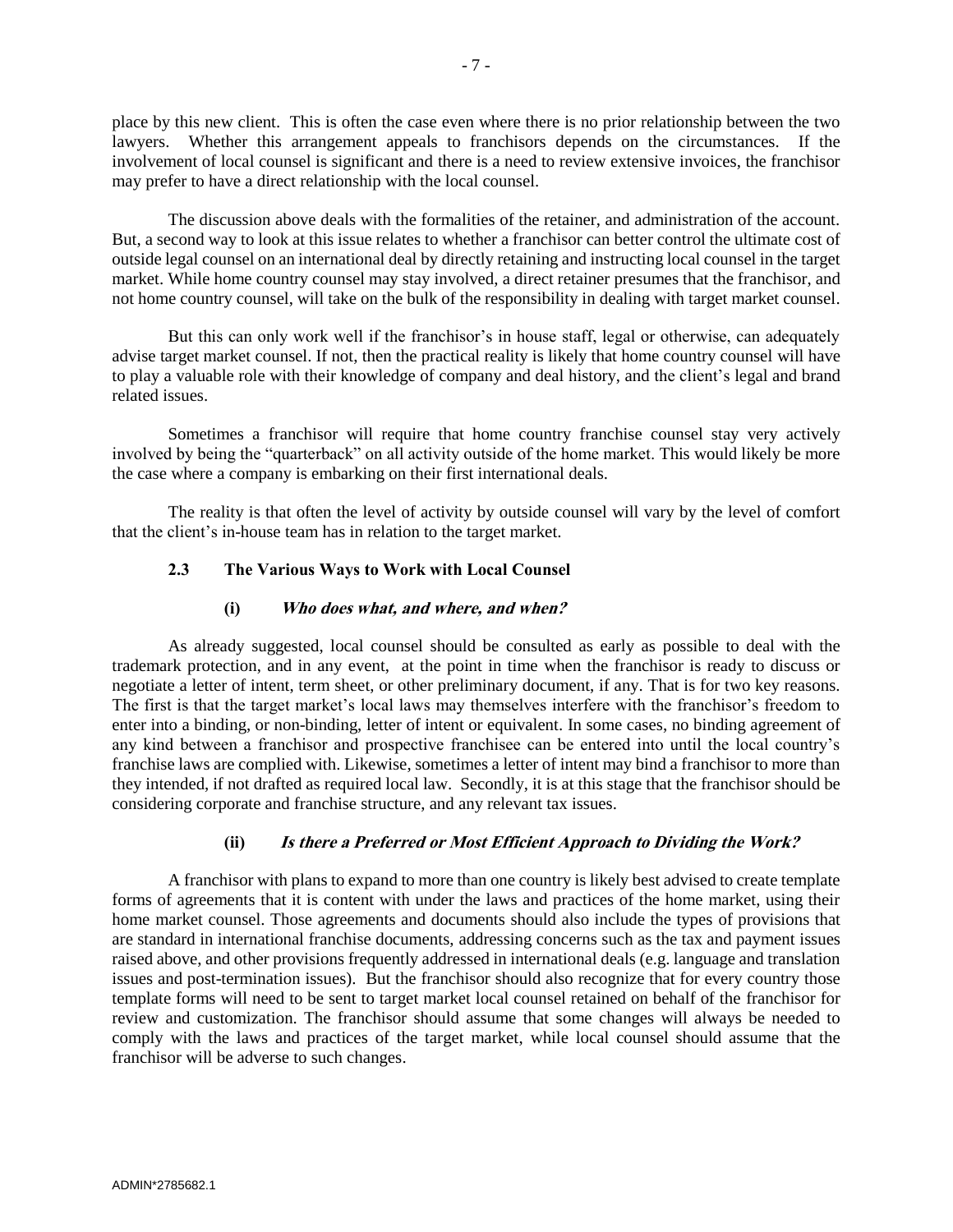If the target market has a franchise or similar law mandating pre-sale disclosure through a franchise disclosure document or equivalent (FDD) then a closer analysis on process should be made. Whether or not home market counsel should prepare the FDD, may depend on whether the home market itself has a requirement for a FDD, such that one already exists. If so, then it is likely most efficient to deliver the home market FDD to local counsel, so that local counsel can then use that to prepare a FDD that complies with the laws of the target market. This approach assumes that local counsel can and should be in a better position to advise on the correct content of a target market FDD.

Another approach could be to have home market counsel prepare a draft target market FDD and then send it to local counsel for review. The efficiency of that approach may depend on what experience the home country counsel has on preparing a target market FDD. If it is their first time, if they do not have a lot of practical experience, or if the requirements can vary greatly by industry, or due to ongoing case law developments, etc., then the home market counsel is likely learning as they are going, and being educated by local counsel. This is likely to require more time being spent, and lead to greater cost for the client.

Preparing agreements and target market FDDs without seeking input or advice from local counsel in the target market is high risk. While it is apparent that the theme of this paper is that such activity should be avoided, it is certainly something that goes on despite the practical and legal risks for client and lawyer. The consequences of that approach will be considered below.

Once the documents (including FDD) are in the hands of the candidates, there is then the issue of negotiation of the terms. In some cases, the division between home market and local counsel is not relevant, as the client takes the lead. In other cases, and for the sake of consistency with prior deals, the home market counsel will take the lead. In other cases, the deal will hinge on many local market issues, and local counsel will take the lead. In both situations, the counsel taking lead may rely on the other for strategic advice on necessary issues. At some point one or both may have to be involved with the client in the negotiation process. Roles and responsibilities in the contract negotiation process should be clearly defined between home market and local counsel at the beginning of the transaction, if at all possible. That being said, the roles can changes as the negotiations evolve. Good communication between all team members is key to ensuring a smooth process and an outcome that considers relevant aspects such as local law compliance and the franchisor's financial and business goals.

### **(iii) Does the Same Approach Work in Every Country?**

<span id="page-9-0"></span>This issue can also be looked at in two ways.

On one level, a similar approach to working with local counsel can likely work the same in every country, and likely produce the most efficient results possible. The best division of labor is likely as mentioned above. But in the end, it is determined by the franchisor client. At some point both may have to be involved with the client in the negotiation process, although one may take the lead at some point in time.

But the same approach still likely never means that the same results will be achieved. Laws are too different, business practices vary so greatly from country to country, prospects raise too many different issues of importance to them, and negotiations go in too many directions for the ultimate agreement to end up exactly the same as one concluded with prospects in another country.

# **(iv) Does the Method of Franchising Chosen Affect the Approach?**

<span id="page-9-1"></span>It is likely the case that the more the franchisor intends to have a presence in the target market, the more likely it is that they will have use for local counsel in the target market sooner, and with greater frequency. So, for instance, a franchisor that enters into a target market using single unit franchising, and a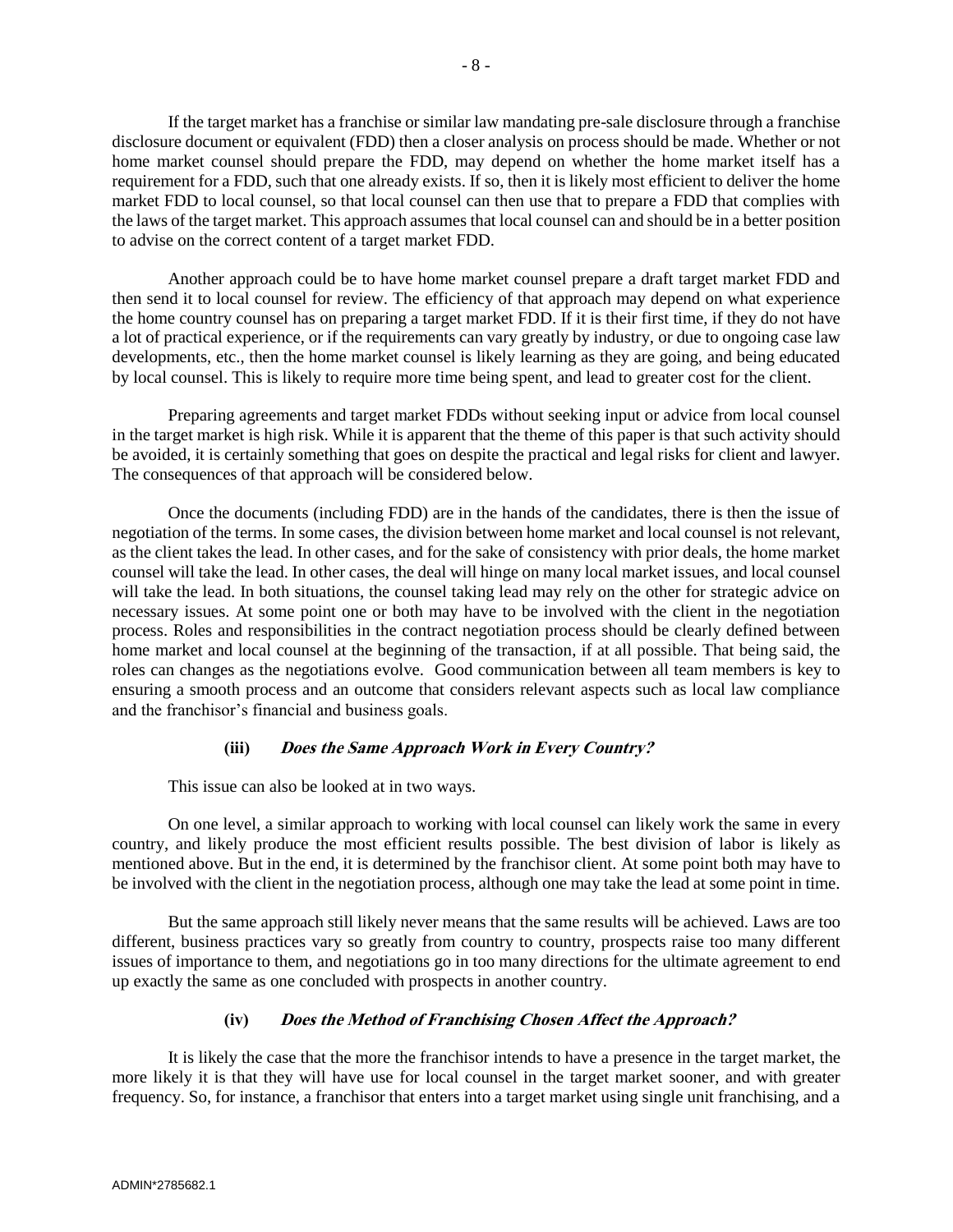target market subsidiary corporation, will need local counsel earlier and often. In contrast, if the franchisor intends to use their home country corporation and grant one single country wide master franchise, then it is more likely that local counsel will be needed in relation to that deal, but infrequently thereafter.

Nevertheless, in terms of any multi-unit expansion from home country to target market, the approach outlined above will likely not change. Local counsel still needs to be used for IP protection, corporate and tax structure, localization of the documents and franchise and other law compliance. Home country counsel should still prepare the template documents, instruct and interact with local counsel, and one or both will be involved in negotiations.

The costliest route will be where a franchisor who decides to change their method of franchising from country to country. But there are some franchisors who have decided for business reasons to use single unit franchising to enter a closer target market, area development for larger markets, and then master franchising for markets that are geographically distant. Not only does this sometimes mean that various template forms of agreement need to be created, but it can also change the cost, complexity and timing of preparing any necessary FDD.

# <span id="page-10-0"></span>**3. Consequences of Not Using Local Counsel**

As this paper has likely already made clear, it is the view of these authors that any home country counsel that does not engage or have their franchisor client engage target market local counsel is proceeding in a dangerous fashion both for the lawyer and their client. For the franchisor, it may mean being stuck with an agreement for a substantial market that is either not enforceable according to its express terms, or that may not produce the business and financial results that the franchisor thought it negotiated for. For the lawyers, it may raise issues of malpractice.

Historically, lawyers have drawn careful lines between practicing law in their own jurisdiction and advising on the law of another jurisdiction. However, the increased integration of world economies has resulted in the globalization of legal practice and the requirement of cross-border legal expertise. With the increase of cross-border transactions, lawyers will inevitably run into foreign legal issues.

Generally, lawyers from any one jurisdiction are only permitted to practice law within that jurisdiction, but the question of what actions are deemed the "practice of law" issure to arise. The discussion below will outline some of the rules and regulations for lawyers involved in cross-border transactions, specifically lawyers located in Canada and the United States; insurance and liability issues will also be discussed. It is not practical or practicable to canvass every state and the District of Columbia for their treatment, so the United States will be discussed generally with a few specific examples. The discussion of these jurisdictions is meant to be illustrative of the issues involved in home market counsel providing to their clients direction on the laws of a foreign country/target market.

### <span id="page-10-1"></span>**3.1 Canada**

### **(i)** *Foreign Counsel Providing Advice on Canadian Law*

<span id="page-10-2"></span>The rules regulating the practice of law in Canada are quite stringent. Canada has fourteen provincial and territorial law societies which regulate the legal profession in the public interest. Canadian lawyers are part of a self-governing profession and are required to be members of their province's law society. Each law society is functionally similar and serves to license and regulate lawyers. Canada's law societies are authorized through provincial legislation and a set of rules or bylaws that provide procedural clarity to the society's power. Each province's legislation has a similar requirement that its practitioners be licensed members of that province's law society. This ostensibly prohibits foreign lawyers from advising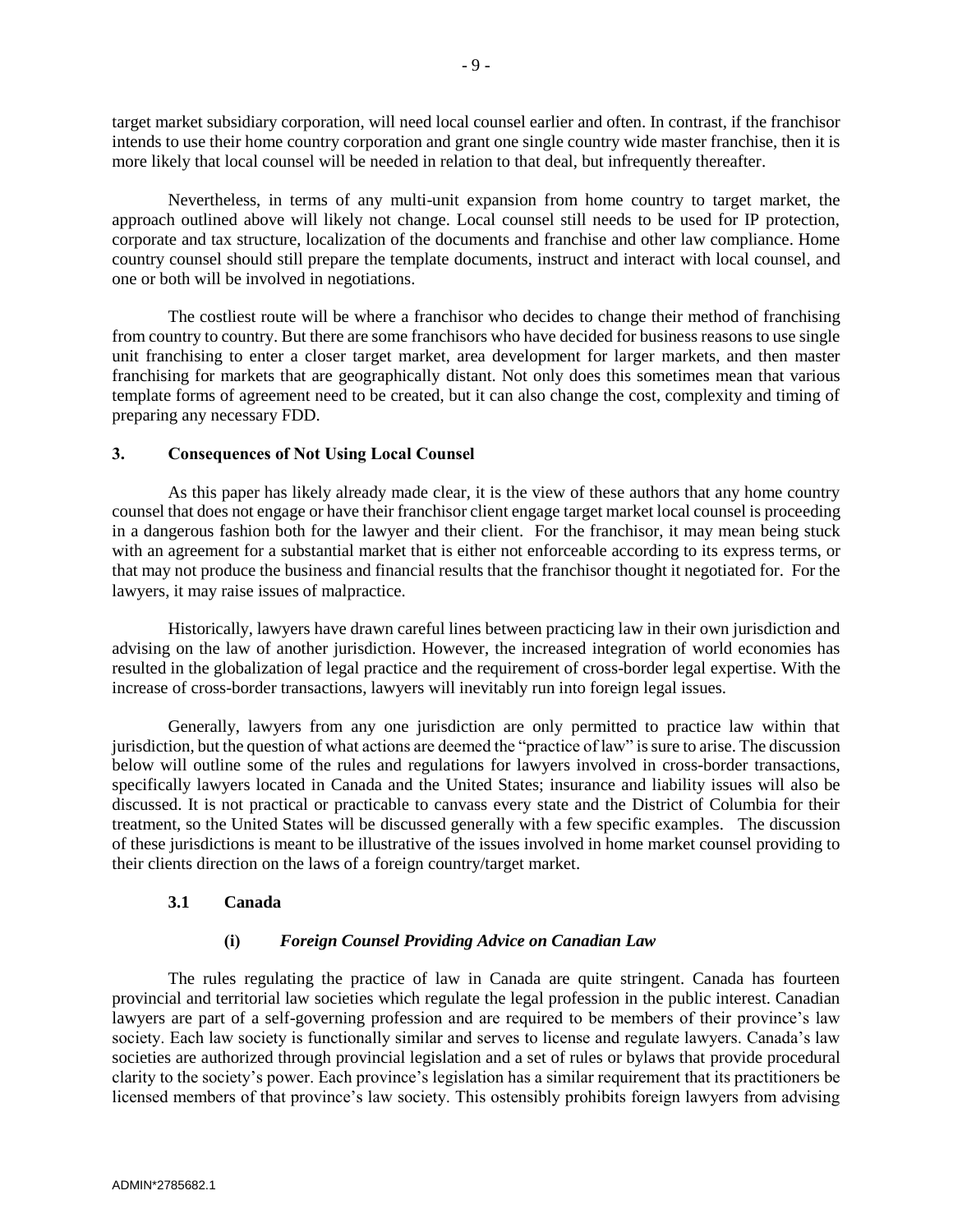clients with regard to Canadian law. Further, foreign lawyers are prohibited from representing themselves as a lawyer in a Canadian province if they have not been licensed by that province's law society.

### **(ii)** *Canadian Counsel Providing Advice on Foreign Law*

<span id="page-11-0"></span>Some provinces have explicitly banned foreign counsel from practising law in their province, while other provinces are silent. The difficulty in policing may add to the reluctance of the law societies to enforce sanctions on lawyers advising clients outside of the province. Ontario, for example, allows foreign lawyers to apply for a permit that grants them permission to practise their foreign law in the province, under certain conditions. This means that, for example, a lawyer from New York could be permitted to practise New York state law in Ontario jurisdiction as a foreign legal consultant. There are several requirements that must be fulfilled to acquire a permit of this nature, most notably the requirement to be authorized to practice law in a jurisdiction which has provisions respecting the giving of legal advice comparable to Ontario's. *Canadian Counsel Providing Advice on Foreign Law.*

Canadian lawyers are barred from giving legal advice on foreign law if they are not licensed in the relevant jurisdiction and are liable to be fined for committing such an offense.

Canadian lawyers from every province, who are involved in private practice, are required to be insured for professional liability. Accordingly, each province has a corresponding insuring entity. These policies provide lawyers coverage for the performance of professional services, and protection from claims resulting from the lawyer's errors, omissions, and negligent acts. Lawyers' insurance covers professional services provided in Canada, where such services are performed with respect to the laws of Canada, its provinces, and territories. The insurance policies are such that even the most basic advice with respect to foreign law may be beyond a lawyer's coverage. Canadian lawyers are advised to direct their clients to seek the opinion of foreign counsel where issues of foreign law arise.

Under Canadian legislation, a lawyer could be practising law in a Canadian province even if they are not present in that province, or even the country. For example, if a lawyer is giving legal advice with respect to the laws of Ontario on the telephone, by e-mail or through correspondence from a province outside of Ontario they are considered to be practising law in Ontario.

### <span id="page-11-1"></span>**3.2 United States**

#### **(i) Foreign Counsel Providing Advice on U.S. Law**

<span id="page-11-2"></span>Determining what rules apply to foreign counsel providing legal advice on U.S. law requires the determination of several issues: (1) Is the advice regarding federal law, or state law, and if so, which state; (2) Who is the "foreign" counsel; and (3) What constitutes the practice of law in the relevant jurisdiction?

Franchise law is a good example of how the first issue plays out in the U.S: there is federal regulation of disclosure of franchisees, but there is also a multitude of state laws that regulate disclosure, registration and franchise relationships. Therefore, while franchise law advice in the U.S. will almost always include federal law it may also include the laws of one or more states.

The second issue – who is a foreign lawyer – arises because of how lawyers are licensed in the U.S. Just as franchising is governed on a federal and state basis, lawyers are licensed on a state basis (and federal in some areas, such as patent law), making the epithet "U.S. lawyer" a misnomer. U.S. lawyers are really New York lawyers, Illinois lawyers, and so on. Consequently, foreign counsel in a U.S. state may very well be a U.S. lawyer who is not licensed in that state, just as well as a lawyer who is not licensed in *any*  U.S. state.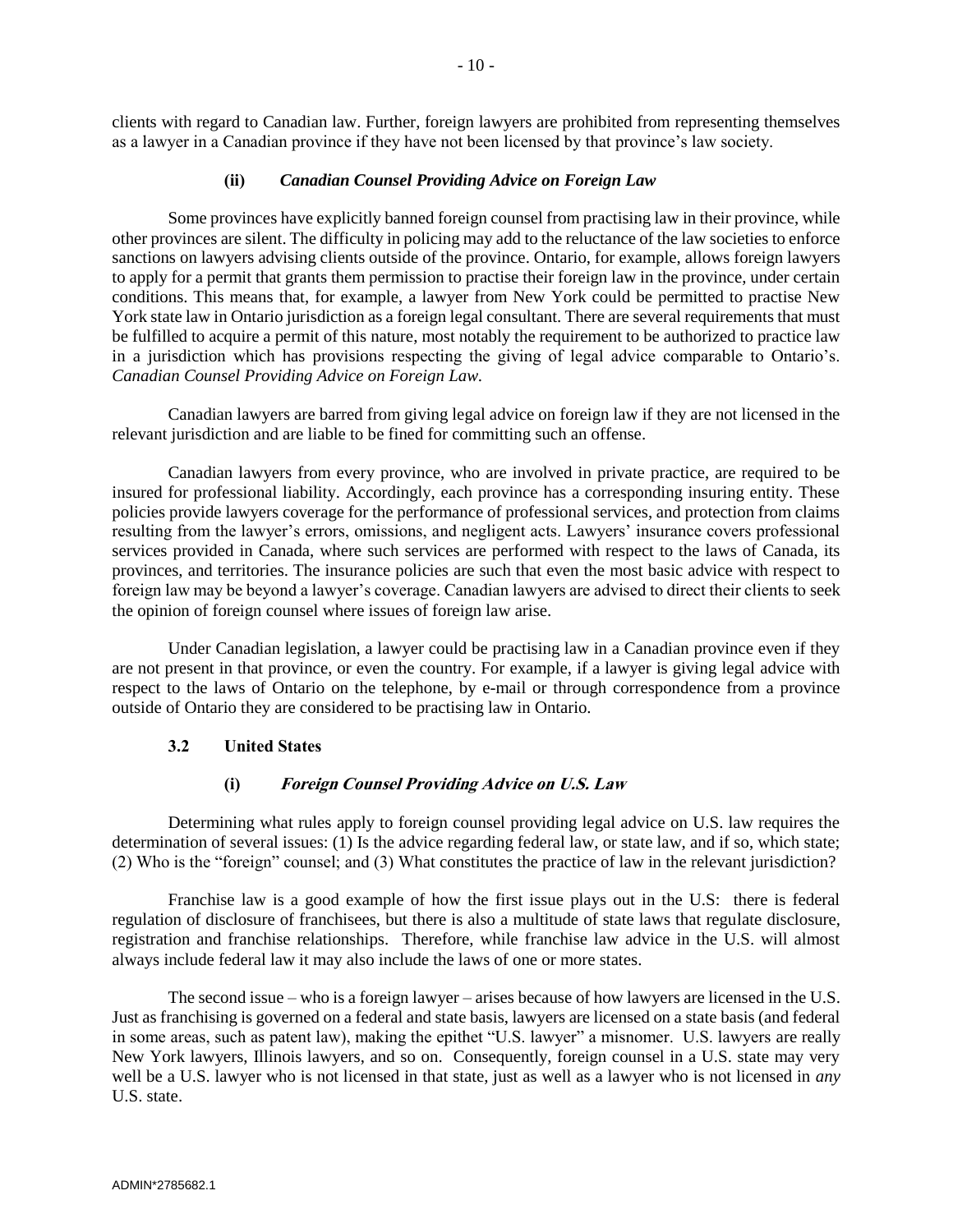Finally, because each state regulates the practice of law for that state this means that the definition of "practice of law" varies between states. In a number of states the definition is very narrow, only encompassing litigation. Most states, however, have a broader, more general definition, also covering typical transactional and regulatory matters.

Many states model their rules after the American Bar Association Model Rules of Professional Conduct. Rule 5.5 of the Model Rules discusses the unauthorized practice of law. Generally, a lawyer may only practice law in a jurisdiction in which he or she is authorized to do so. Many states, though, have a very vague definition of what the unauthorized practice of law entails. As a result of the lack of specificity, it is unclear how much advice a foreign lawyer may give before crossing the threshold into unauthorized advice.

### **(ii) U.S. Counsel Providing Advice on Foreign Law**

<span id="page-12-0"></span>There are no specific rules or guidelines that mention American lawyers giving advice on the laws of a foreign jurisdiction. The U.S. counsel, when giving advice on a foreign jurisdiction, is only charged with advising "competently". It seems that courts have embraced the notion that as long as the lawyer is knowledgeable in the foreign law, then they have fulfilled their duty of competence. Once the lawyer has identified an issue of foreign law, they must address it promptly and with the same skill as a foreign counsel would. The competency requirement will often lead them to refer their client to foreign counsel.

The American professional liability model is not like the Canadian one. There is no overarching insurer that covers all practitioners in a given state. Rather, professional liability insurance is treated like general insurance as opposed to an occupationally specific one. Since there are multiple insurers, the individual firm must choose the coverage that suits its needs. Unlike Ontario, the policies are not a matter of public information, so the specific breadth of coverage will change from policy to policy.

#### <span id="page-12-1"></span>**4. Working with Local Counsel in Foreign Jurisdictions: The View from In-House**

All franchisors engaging in cross-border franchising should seek the counsel of experienced target market counsel prior to the launch of a franchise program. The importance of retaining experienced, local franchise counsel is critical to avoiding unnecessary errors, or worse, non-compliance with local franchise and other laws. There are a variety of structures that support obtaining local legal advice, but generally a larger corporation will have a designated in-house attorney managing international expansion, either globally or regionally. In turn, in-house counsel is likely to retain a preferred "go to" home market firm with a specialized practice in international franchising. This firm often will need to turn to true "local" counsel in the target market to confirm their understanding of local law. From an in-house counsel perspective, tracking the activities and advice of three layers of attorneys from different firms, often with multiple attorneys and paralegals at each firm, can be expensive, confusing, and time consuming.

To increase operational effectiveness and to reduce costs, an ounce of prevention is worth a pound of cure. Thinking through in advance the structure of your target market and local market retention practices as well as matter management can significantly reduce the number of touch-points (and head-aches) inhouse counsel may have in dealing with numerous local counsel. Converging home market representation – and possibly international regional representation, perhaps through utilizing a request for proposal ("RFP") process is one way to streamline the provision of local market advice. The intent of any attempts to converge representation and any related RFP should be to find competent counsel in the home market and, if deal flow warrants it, in a target growth region, to act not only as advisers, but also as relationship managers. A true relationship manager should understand the client's development history, negotiation practices, brand initiatives, and company culture. There is a learning curve to this, but the relationship can be cultivated through the interview or RFP process, and as necessary subsequent on-boarding. Firms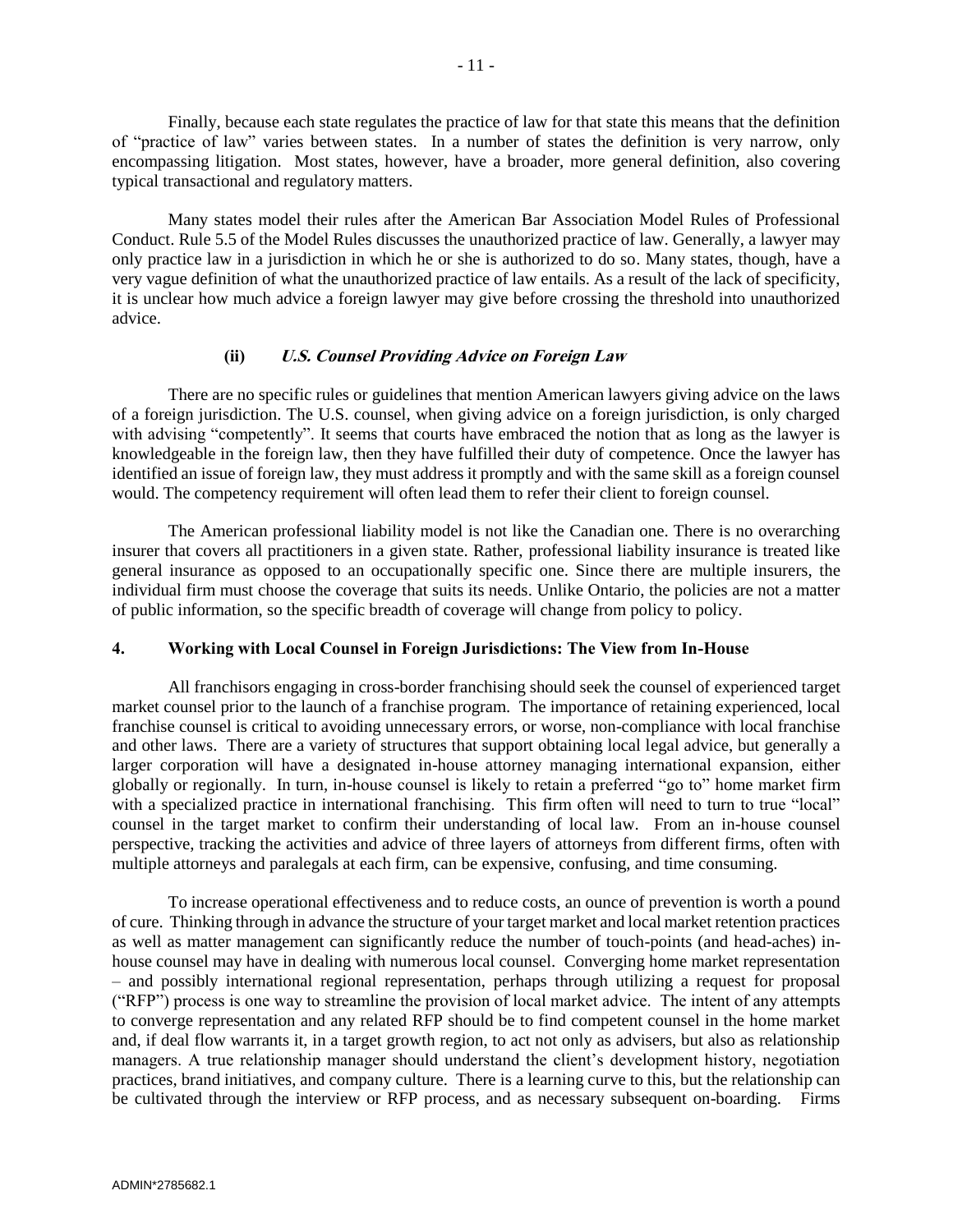selected as relationship managers should be aligned to always consider the inefficiencies related to costs and speed of service in the current process and to recommend alternatives to increase efficiencies. The efficiencies of cost and time can be enhanced by alignment on alternative fee arrangements for repetitive types of work and agreement on pre-planned budgeting and billing guidelines, which the relationship manager should take the lead on communicating and gaining alignment on when local market legal advice is needed. The relationship manager "owns" the relationship with local counsel, and works to reduce the amount of time each in-house attorney spends on matter management, by incorporating local law advice into their own advice, as well as having local counsel bill through their law firms (and to devise a streamlined way to permit in-house counsel to review local billing records). The benefit to the relationship manager counsel is a steady volume of work and a strong relationship with the corporation.

Even with relationship counsel acting as a manager of local counsel, there are times when the use of local counsel cannot be avoided – and a direct relationship between in-house counsel is necessary and desirable.

As an in-house counsel representing a U.S. brand in its global franchising projects, if there comes a time when that direct local counsel relationship is necessary, there a number of characteristics/qualities in local counsel that are key to successful and efficient representation. Probably the most important quality in local counsel is timeliness or speed of service. When in-house counsel seeks advice from local counsel, it is likely that the advice is needed in order to complete a necessary stage within a deal, and that any delays in obtaining the advice could throw an entire project timeline off course, impacting multiple in-house client professionals assisting in the transaction. Returning emails and phone calls in a timely manner can make or break local counsel's odds of being retained for future matters. In fact, when international local counsel directly returns messages and provides prompt completion of projects, they are nearly certain to be rewarded with more work.

A second important quality is creativity in fee structure. Propose alterative fee arrangements; consider whether blended rates, flat rates for specific transactions, retainer-based work is appropriate, etc. The more creative counsel can be in proposing alterative fee arrangements that ensure budgeting certainty for the company, the more likely that attorney is to be retained.

Don't underestimate costs. It is better to overestimate how much a matter will cost than try and "win" business by underestimating costs and hoping for the best. In-house counsel will rely on the budget proposed. Absent circumstances that could not be foreseen at the time, requests for additional funding for a budgeted matter will not be well received and will reflect on your level of experience in the area in which you are advising. Whatever happens, do not exceed the budget in the matter without consulting in-house counsel and don't make decisions on your own that will put the budget in jeopardy. An inability to communicate effectively with in-house counsel on cost is serious red-flag for in-house counsel and a fundamental reason local counsel are not rehired when budgeting issues arise.

Think carefully when staffing a matter and confirm staffing changes or additions with your inhouse counsel. In-house counsel expects that both the number and specialties of the attorneys that local counsel identifies to staff a matter will be appropriate to the matter at hand. Some companies, for examplethrough their billing guidelines, may retain approval rights over which attorneys and paralegals may staff a matter and may not permit staffing changes without approval. The reason for this is two-fold. First, inhouse counsel is seeking to control the amount spent on legal services by ensuring that multiple layers of attorneys are not handling the same matter. Second, staffing changes are inevitably accompanied by a learning curve, which increases costs and slows process. In-house counsel do not view their U.S. matters as learning opportunities for local market counsel and they should not be treated as such. Unless the junior team members are well-versed in the work to be done and have been already proven to provide value, U.S. based franchise companies will usually not pay for staffing matters with junior team members or staff that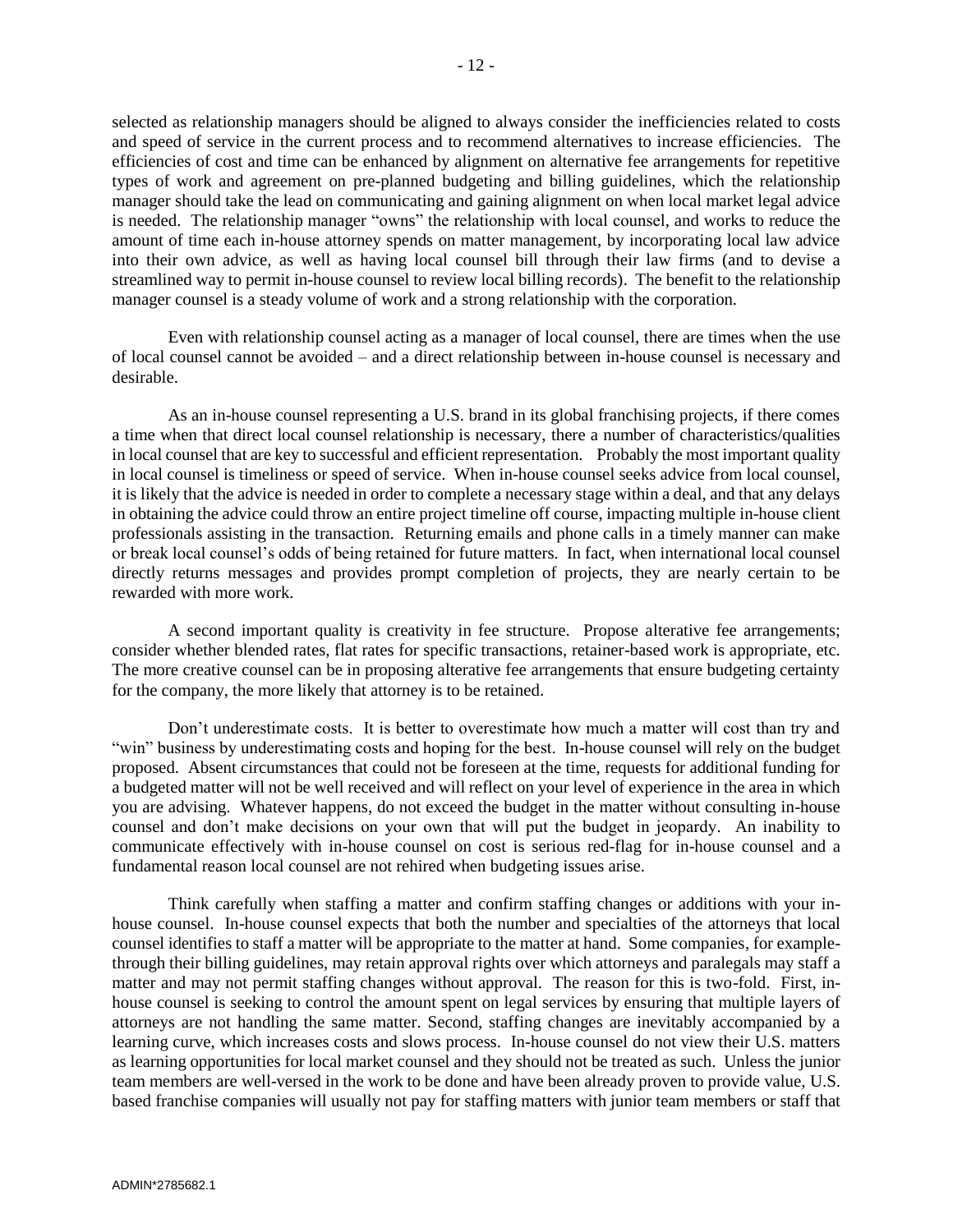is inexperienced in franchise matters or that otherwise require supervision at a more senior level. Nor do in-house counsel want to become the junior team or staff members' educators. There simply are not time or resources for this level of oversight.

Appreciate how pressed for time the in-house attorney is. Never draft a legal memo without being absolutely certain that the in-house counsel desires this. If the question that is being asked can be answered with a "yes" or "no" or other short e-mailed, high-level response, you should respond that way and then ask the attorney if a more formal or detailed response is required. And even then, ask whether a separate formal written memo is necessary. Never assume that you should do research without formal approval. And do not assume that if research is performed, even with in-house counsel approval, that the legal budget will cover your legal research costs.

If it at all can be avoided, do not present problems or issues without also presenting potential solutions to that problem or issue. Always consider and provide a risk assessment of how likely the problem or issue is to occur. Is the problem likely to occur? Is the risk remote? If the worst case scenario does occur, what will the impact to the company be? Too often I have been advised by local counsel with absolutely zero risk tolerance. In the world of business, where the plans have already been made to perform the project, this is not an acceptable viewpoint from which to provide advice. It is better to provide an understanding of the risks, and then solutions for risk mitigation.

Understand your client's business. Having a deep knowledge of franchising as a business and the sector your client is in is critical to giving advice that is not only legally sound, but makes business sense. If a target market is highly regulated, it does no good to the in-house counsel if the local market counsel has only "dabbled" in the local franchise regulatory structure. While anyone can read rules and interpret them, there are often local "gloss" or understandings of how local regulatory agencies work in practice that, if known by the local target counsel, are clearly a benefit to the in-house counsel's project needs. The local advisor that truly understands franchising as a business and the relevant industry is virtually certain to be retained the next time an issue arises.

Having the appropriate technology is critical. Be ready to implement e-billing and/or matter management systems. Such matter management systems are the future and required by an increasing majority of corporations. More in-house departments are establishing rules that they will plainly not retain counsel that is unable to electronically transmit invoices into its matter management system. At a minimum, if local counsel not able to adapt the in-house departments' e-billing needs, local counsel should be prepared for delays in the payment of their bills.

Understand roles and responsibilities. While it is important to develop a good working relationship with in-house counsel's business partners, it is the role of in-house counsel to communicate local counsel's advice to the client. When communicating with the company, always work through in-house counsel, unless he or she directs you otherwise. If the need arises and direct communication with in-house clients is required, always copy in-house counsel on such communications and ensure they are aware of any verbal communications you have directly with the client.

Finally, remember that the goal of the engagement is to resolve the matter to the company's satisfaction, not to "win". Do not prepare and/or file lengthy expensive (budget-killing) briefs without inhouse counsel's advance knowledge. .Any advice provided should be with mitigation of eventual legal or litigation costs in mind. A negotiated business solution is nearly always preferable to a victory in court.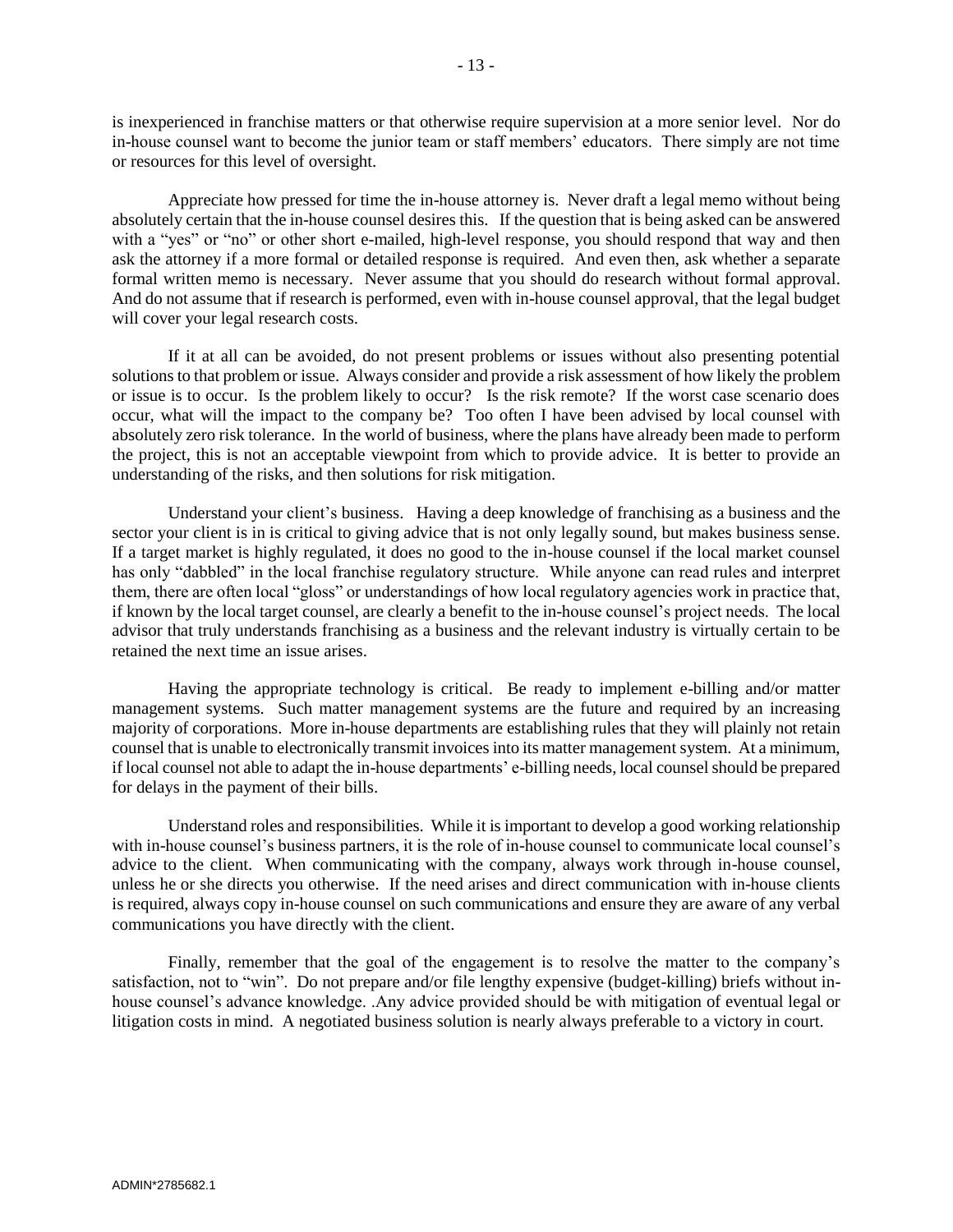#### **BIOGRAPHIES**

#### **Kerry Renker Green**

Kerry is Associate General Counsel, Global Franchise at The Wendy's Company. Kerry has significant experience in both corporate law and as a complex commercial litigator. She has represented franchisors and business clients in multiple jurisdictions in various aspects of developing their business around the world. Kerry has drafted Franchise Disclosure Documents, overseen registration obligations, led transactions to establish, transfer, and/or procure single and multi-unit franchised businesses, negotiated and closed service agreements within the IT, advertising, supply chain and logistics, and design sectors, as well as assisted with issue-spotting and navigating the many legal questions that arise in the business of franchising. Kerry also has experience advising in the area of advertising and in closing large sponsorship and marketing transactions as well as in the areas of privacy and cyber security. Litigation experience includes discovery, arbitration, and trial and appellate work in state and federal courts. Kerry's current experience is as in-house counsel in the quick service restaurant sector, focusing on global franchise advice, including domestic and international growth and issues arising at all stages of the franchise life-cycle.

#### **Beata Krakus**

Beata is a partner of Greensfelder, Hemker & Gale, P.C., and part of the firm's Franchising & Distribution Practice Group. She works out of the firm's Chicago office. She works with franchisor clients in domestic and international franchise transactional matters, as well as related areas such as distribution and sales representative arrangements, and other commercial contracts. She has advised, structured, and prepared franchise programs for many different franchise concepts including real estate brokerages, hotels, restaurants, and fitness and personal health systems. Beata holds both Swedish and U.S. law degrees and before practicing law in the U.S. she practiced in Warsaw, Poland with the Swedish law firm of Magnusson Wahlin.

Beata is a member of the Governing Committee of the ABA Forum on Franchising. She is a frequent author on franchise-related topics and has written articles for the Franchise Law Journal and other franchise law publications, and has spoken repeatedly at the ABA Forum on Franchising and International Franchise Association Legal Symposium, as well as the International Distribution Institute and the International Franchise Association Convention. She is recognized by International's Who's Who of Franchise Lawyers and by Chambers USA and Chambers Global.

#### **Larry Weinberg**

Larry is a partner at the Toronto law firm of Cassels Brock & Blackwell LLP. Since 1989 he has had a practice that specializes in franchise law and providing all necessary legal services to franchisors. He is a Past Chair of the IBA's International Franchising Committee and the Ontario Bar Association's Franchise Law Section, and was the founder of, and to date has organised and chaired four Ontario Bar Association annual franchise law conferences. He is a member of the American Bar Association's Forum on Franchising, and in 2006, he was the first Canadian lawyer to be appointed Director of the ABA Forum's International Division and to a leadership role on its Governing Committee. In 2009 he had the honor of being Co-chair of the ABA's 32<sup>nd</sup> Annual Forum on Franchising conference. He is also a member of the International Franchise Association, and the Canadian Franchise Association. In 2017 he acted as co-editor of the ABA Forum on Franchising's book entitled *Fundamentals of Franchising-Canada (2nd edition)*.